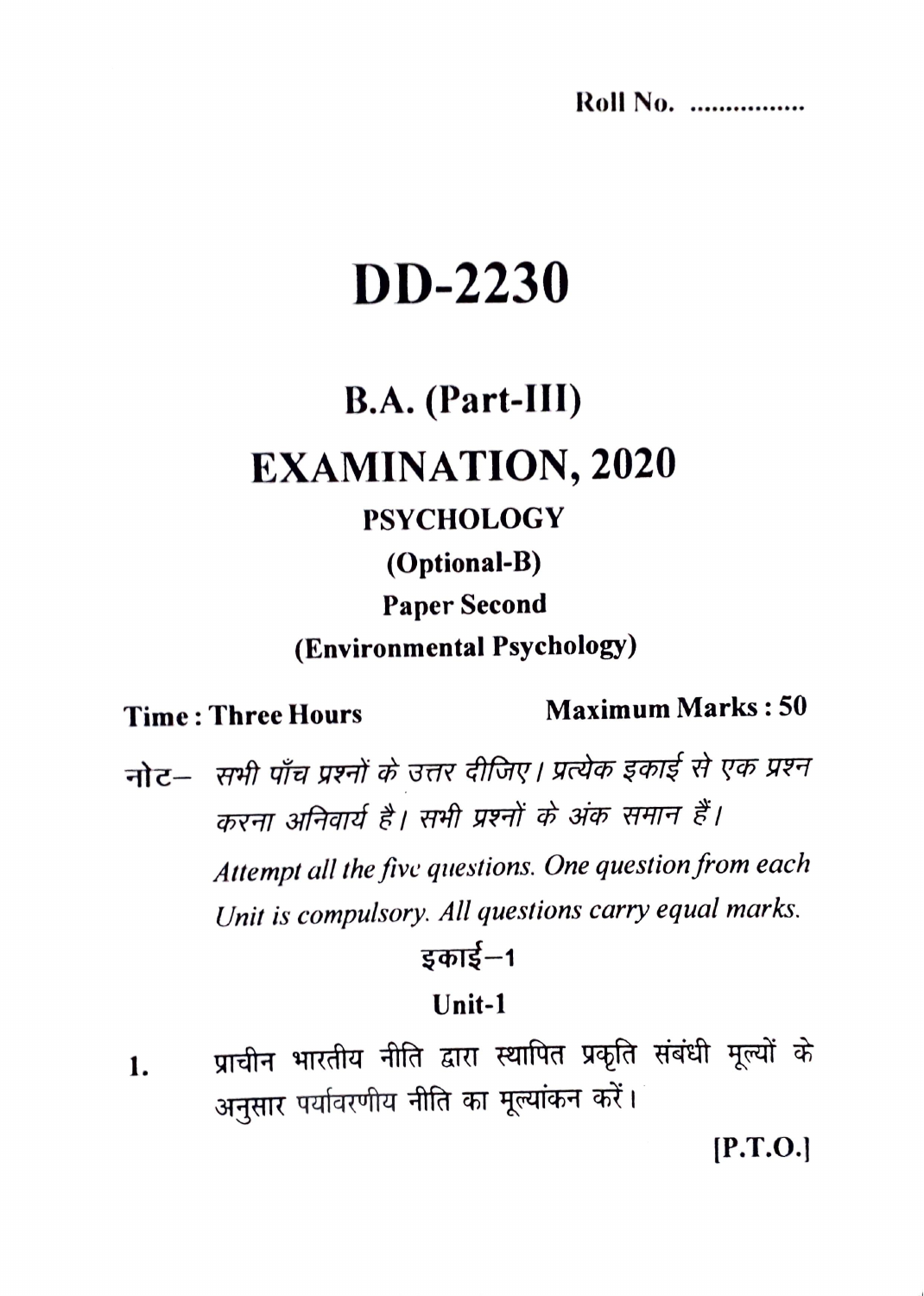Evaluate environmental ethics from values about nature in ancient Indian system.

#### अथवा

#### **OR**

डॉसन के जैव सामाजिक मनोविज्ञान सिद्धांत को समझाइए। Explain Bio-Social Psychology principle given by Dawson.

# **इकाई—2 Unit-2**

- $2.$  नोट लिखें $-$ 
	- $(1)$  रासायनिक प्रदूषण ।
	- (2) भीड़ का पर्यावरण पर प्रभाव। Write note on :
	- ( 1) Chemical Pollution.
	- (2) Impact of Crowding on environment.

#### अथवा

#### **OR**

मनुष्य के व्यवहार का पर्यावरण पर क्या प्रभाव पड़ता है ? What is the impact of human behaviour on environment?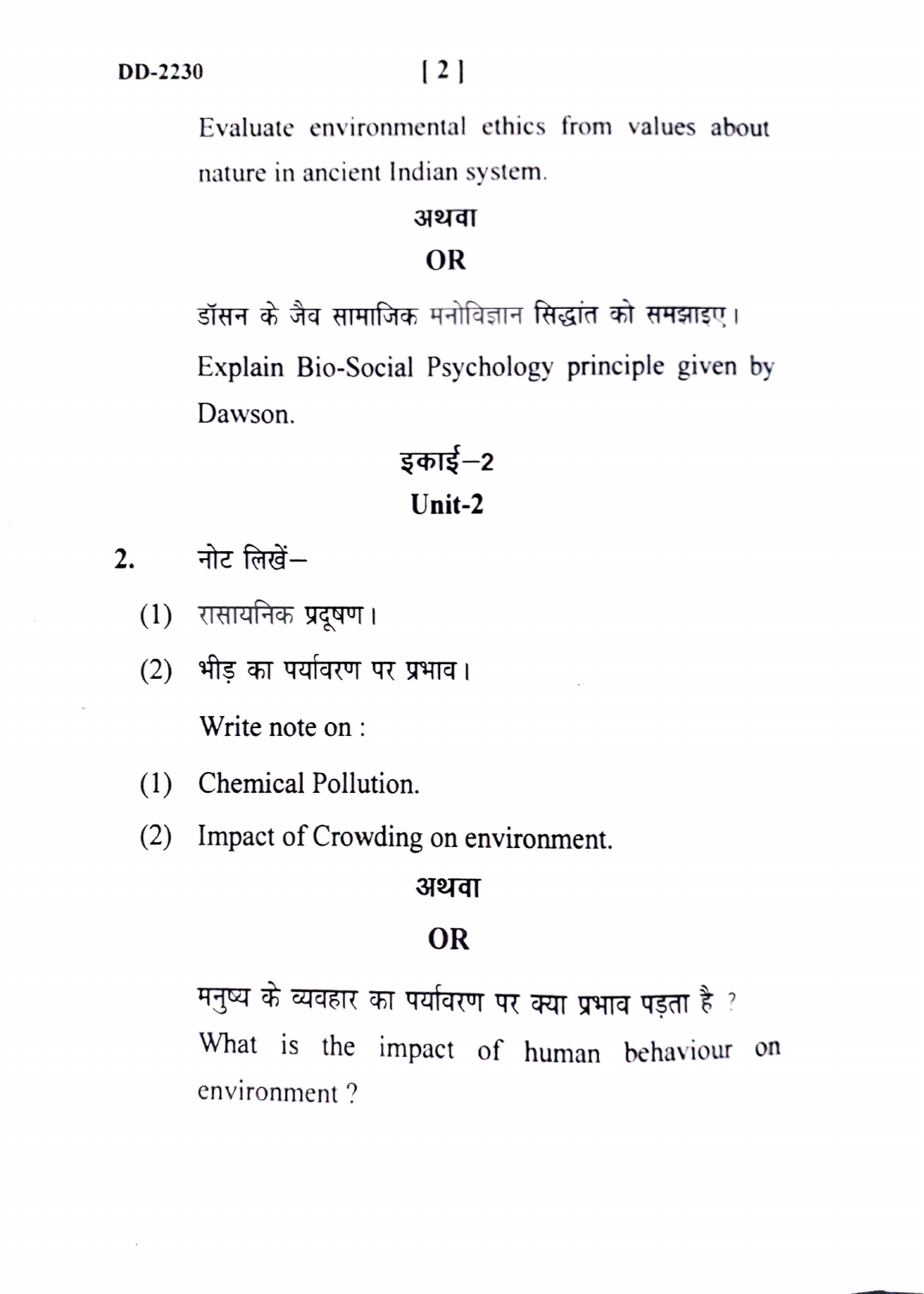#### इकाई–3

#### $Unit-3$

3. पारिस्थिति तंत्र व इसके अवयवों का वर्णन करें।

Explain Eco-system and its components.

#### अथवा

#### OR

प्रवातावरणीय व्यवहार को समझाइए।

Explain Pro Environmental behaviour.

# इकाई–4

#### $Unit-4$

पर्यावरणीय बंचन की प्रकृति और इसके प्रभाव को समझाइए।  $\boldsymbol{4}$ . Explain Environmental deprivation's nature and its consequences.

#### अथवा

### **OR**

पर्यावरण की रक्षा हेतु 'चिपको आंदोलन' और 'टेहरी नर्मदा' सामाजिक आंदोलनों का वर्णन करें।

Explain social movements- 'Chipko' and 'Tehri-Narmada' ?

# इकाई–5 Unit-5

'औद्योगिक संस्थानों का पर्यावरण पर प्रभाव' विषय पर लेख 5. लिखें ।